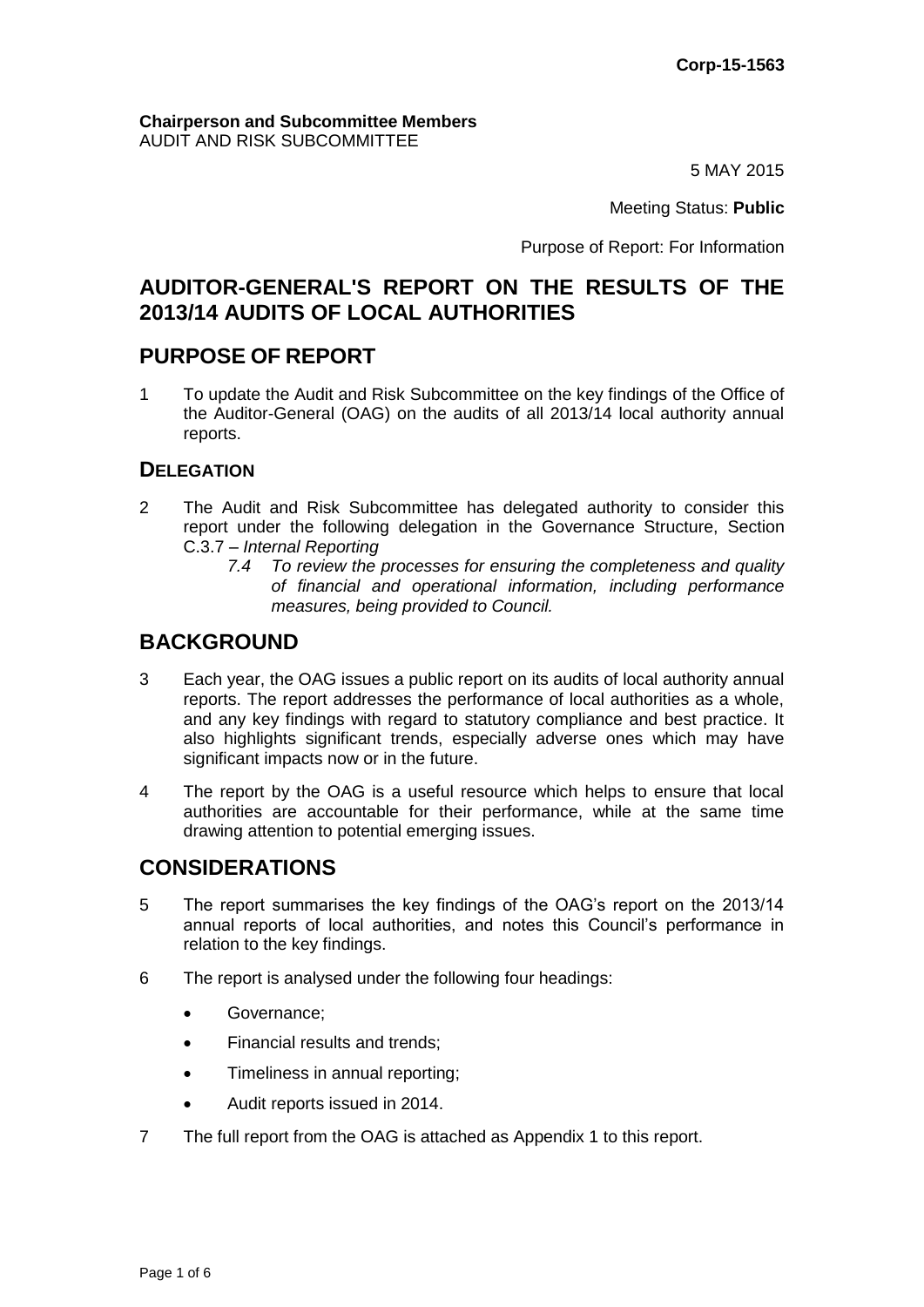#### **Governance**

8 The table below summarises the key points raised with regard to local authorities' governance. No issues were raised by Ernst and Young<sup>12</sup> following its audit of Council's 2013/14 Annual Report.

| OAG's concerns in<br>relation to all local<br>authorities                                                                                                                                                                                                                                                               | Responses by Kāpiti Coast District Council /<br>matters for action going forward                                                                                                                                                                                                                                                                                                                                                                                                                                 |
|-------------------------------------------------------------------------------------------------------------------------------------------------------------------------------------------------------------------------------------------------------------------------------------------------------------------------|------------------------------------------------------------------------------------------------------------------------------------------------------------------------------------------------------------------------------------------------------------------------------------------------------------------------------------------------------------------------------------------------------------------------------------------------------------------------------------------------------------------|
| Non-compliant rating<br>practices ranging from<br>potentially serious<br>legislative breaches,<br>such as failure to adopt<br>a long-term plan or to<br>include all rates in its<br>resolutions, to<br>"technical breaches",<br>such as rating<br>information not being<br>included in the funding<br>impact statement. | As recommended by the OAG, Council undertook a<br>rates review and the results were reported to<br>Council as part of the adoption of the 2014/15<br>Annual Plan.<br>Ernst and Young assessed the rates strikes for<br>2013/14 and 2014/15 against the key elements of<br>the legislative framework associated with the Rating<br>Act and Local Government Act and noted an<br>improvement in the 2014/15 rates strike and<br>associated funding impact statement as a result of<br>findings identified in 2013. |
| Asset management,<br>especially:<br>long-term planning;<br>underspend of<br>capital works<br>against forecast<br>(see Financial<br>results and trends<br>below).                                                                                                                                                        | Recent amendments to the Local Government Act<br>2002 now require all local authorities to prepare a<br>30-year infrastructure strategy in their long-term<br>plans.<br>Accordingly Council has prepared a 30-year<br>infrastructure strategy as part of its draft 2015/35<br>Long Term Plan.                                                                                                                                                                                                                    |
| Absence, or<br>ineffectiveness <sup>3</sup> of,<br>audit committees.                                                                                                                                                                                                                                                    | Council has amended its Governance Structure<br>٠<br>in relation to the Audit and Risk Subcommittee<br>to align it with OAG guidelines; and<br>Council is in the process of appointing an<br>$\bullet$<br>independent member with financial expertise to<br>its Audit and Risk Subcommittee.                                                                                                                                                                                                                     |
| Health and safety<br>reform                                                                                                                                                                                                                                                                                             | The Audit and Risk Subcommittee will continue to<br>monitor Health and Safety compliance on a<br>quarterly basis or more frequently if required.                                                                                                                                                                                                                                                                                                                                                                 |

<sup>&</sup>lt;sup>1</sup> Kāpiti Coast District Council's auditor – allocated by the Auditor-General.<br><sup>2</sup> The external auditor does not have a specific role to play in ensuring legal compliance in health and safety matters. <sup>3</sup> The OAG describes effective committees as 'usually consisting of 4-6 members, having an independent

chairperson, and having some independent members with a good balance of skills and expertise, and all members are willing to challenge and question.'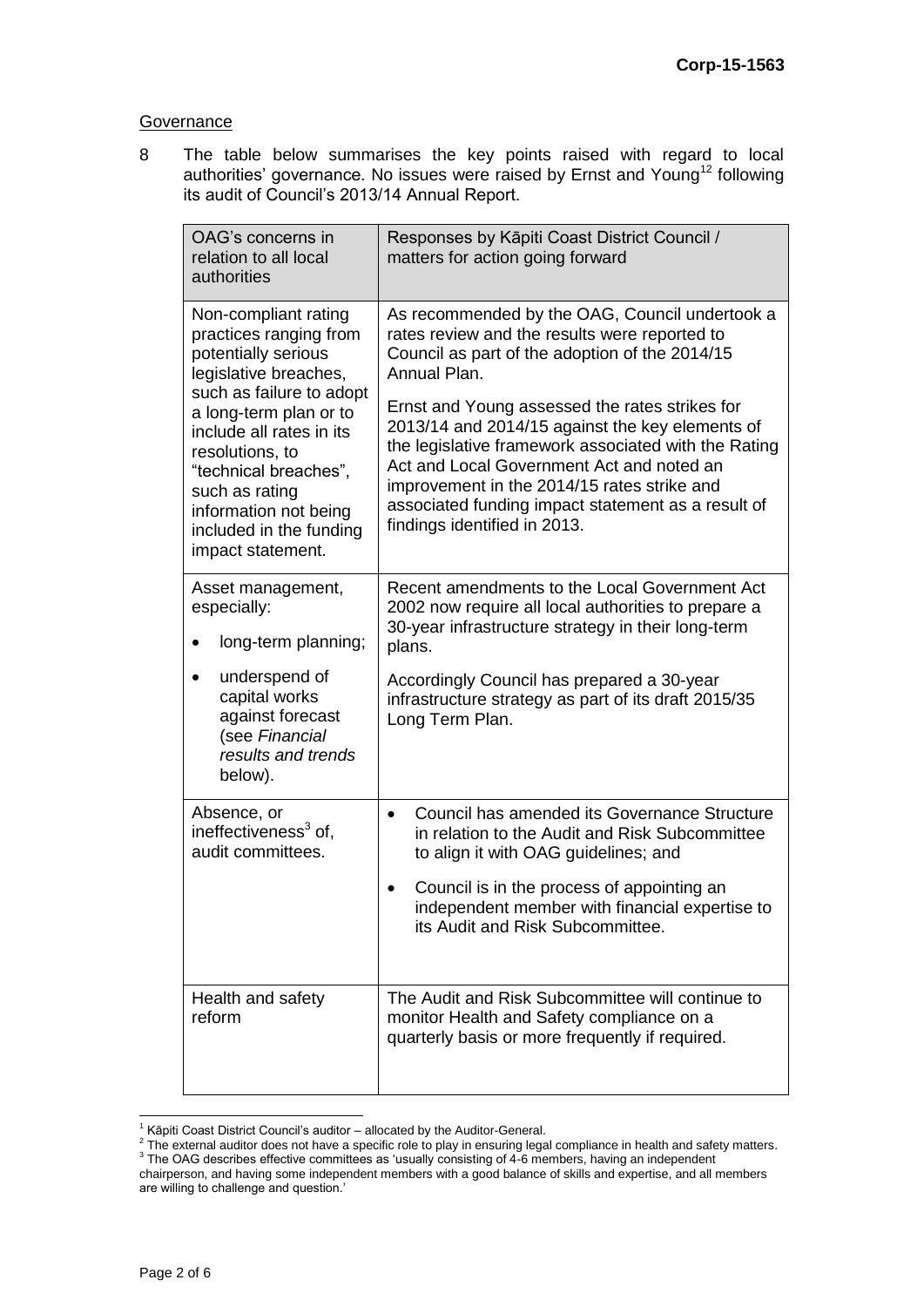| OAG's concerns in<br>relation to all local<br>authorities | Responses by Kāpiti Coast District Council /<br>matters for action going forward                                                                                                                                                                                                                   |
|-----------------------------------------------------------|----------------------------------------------------------------------------------------------------------------------------------------------------------------------------------------------------------------------------------------------------------------------------------------------------|
| Conflicts of interest                                     | The Council has followed OAG advice and<br>requested all Elected Members to make a written<br>declaration of their personal and financial interests<br>that may at times conflict with their roles. This<br>information is kept in the Register of Interests which<br>is updated every six months. |

### Financial results and trends

9 The table below summarises the key points raised by the OAG in its analysis of financial results and trends.

| OAG's specific concern in<br>relation to all local authorities                                                                         | Kāpiti Coast District Council's performance in<br>relation to OAG concern                                                                                                                                                                                                                                                                                                                                                                 |  |
|----------------------------------------------------------------------------------------------------------------------------------------|-------------------------------------------------------------------------------------------------------------------------------------------------------------------------------------------------------------------------------------------------------------------------------------------------------------------------------------------------------------------------------------------------------------------------------------------|--|
| 2.4% increase in the total<br>revenue of all local authorities<br>combined (excluding Auckland),<br>between 2012/13 and 2013/14.       | 5.3% (\$3.6 million) increase; this largely<br>comprises $4$ :<br>the budgeted 5% rates increase - \$2.4<br>$\bullet$<br>million (see below); and<br>a one-off re-imbursement of property<br>holding costs from NZTA - \$1.7 million.                                                                                                                                                                                                     |  |
| 4% increase in the total rates<br>collected by all local authorities<br>combined (including Auckland),<br>between 2012/13 and 2013/14. | 5.0% increase – the approved 2013/14 Annual<br>Plan budget represented a 5.2% increase on<br>2012/13 actual rates collected.                                                                                                                                                                                                                                                                                                              |  |
| 3% increase in the total<br>expenditure of local authorities<br>combined (excluding Auckland),<br>between 2012/13 and 2013/14.         | 12.3% (\$7.6 million) increase; the approved<br>2013/14 Annual Plan budget represented an<br>8.1% increase on the 2012/13 actual<br>expenditure.<br>The main reasons that expenditure was ahead<br>of budget in 2013/14 was:<br>higher than budgeted depreciation and<br>amortisation due to faster completion of<br>some capital works, and<br>increased provisions for trade debt, rate<br>arrears and potential weather-tight building |  |
|                                                                                                                                        | claims.                                                                                                                                                                                                                                                                                                                                                                                                                                   |  |
| 74% of capex budget spent by<br>the combined local authorities in<br>2013/14.                                                          | 79% of capex budget spent - Council<br>approved a deliberate reduction to the planned<br>capital expenditure programme.                                                                                                                                                                                                                                                                                                                   |  |

 4 The sum of the two main items disclosed does not equal the total \$3.6 million increase due to the omission of a number of smaller items totalling \$0.5 million (reduction).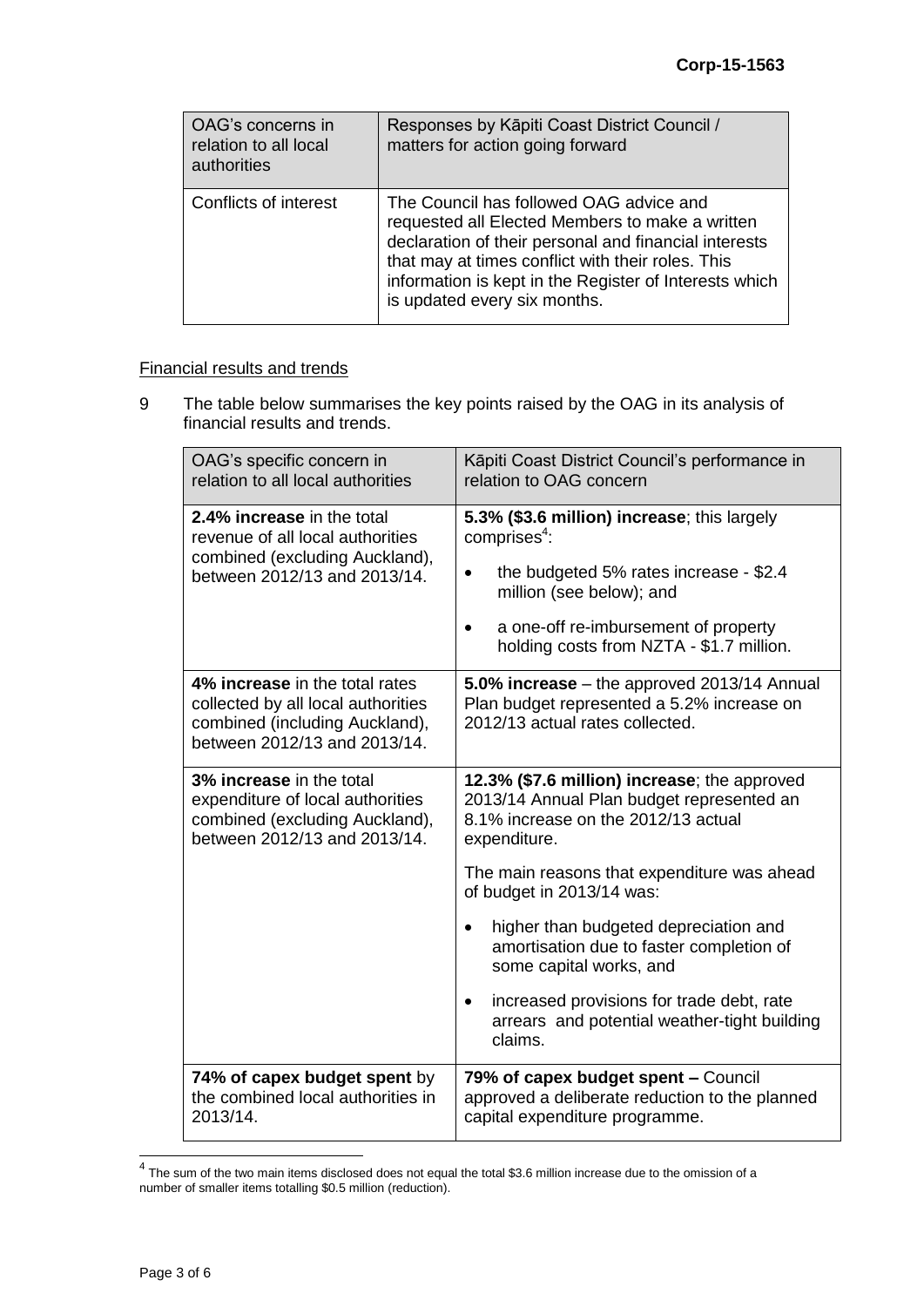| OAG's specific concern in<br>relation to all local authorities                                                                                                                       | Kāpiti Coast District Council's performance in<br>relation to OAG concern                                                                                                                                                                                                                            |                           |  |
|--------------------------------------------------------------------------------------------------------------------------------------------------------------------------------------|------------------------------------------------------------------------------------------------------------------------------------------------------------------------------------------------------------------------------------------------------------------------------------------------------|---------------------------|--|
| The combined local authorities<br>"renewals / depreciation gap" (the<br>difference between renewals<br>expenditure and depreciation) is<br>estimated to be \$6-7 billion by<br>2022. | Council's 2013/14 Annual Report shows that its<br>capital expenditure on the five network<br>infrastructure services significantly exceeds<br>depreciation on those five services which the<br>OAG considers to be a strong indication that the<br>asset (and therefore the service) is sustainable. |                           |  |
| The key OAG concern is that<br>there is not adequate financial<br>provision for local authorities to<br>renew key infrastructural and                                                | Furthermore, Council's asset management plans<br>include condition assessments so that Council<br>knows the state of its assets and therefore,<br>when renewals are required.                                                                                                                        |                           |  |
| operating assets in the future.                                                                                                                                                      | Council is not deferring renewals, except where<br>it has identified that their condition is still<br>acceptable.                                                                                                                                                                                    |                           |  |
|                                                                                                                                                                                      | The Council has a relatively young asset base<br>with most of its assets built since the 1970's,<br>therefore its renewals profile does not materially<br>increase until 2040 and beyond.                                                                                                            |                           |  |
| 5% - the level of debt as a<br>proportion of total assets.                                                                                                                           | <b>9.1%</b> - the level of debt as a proportion of total<br>assets.                                                                                                                                                                                                                                  |                           |  |
| Debt remains low, and is<br>expected to continue to do so as<br>Councils focus on managing their<br>debt.                                                                            | Council's current debt is largely a result of the<br>recent capital projects for new assets, for<br>example, the Coastlands Aquatic Centre, the<br>Civic Building upgrade and the Water Supply<br>Project.                                                                                           |                           |  |
|                                                                                                                                                                                      | The capital expenditure programme in coming<br>years is materially lower, with debt planned to<br>reduce over the course of the 2015/2035 Long<br>Term Plan.                                                                                                                                         |                           |  |
|                                                                                                                                                                                      | The Council is operating within borrowing the<br>limits of its Treasury Management Policy, as<br>given below.                                                                                                                                                                                        |                           |  |
|                                                                                                                                                                                      | Item                                                                                                                                                                                                                                                                                                 | <b>Borrowing</b><br>Limit |  |
|                                                                                                                                                                                      | Net interest expense over<br>total operating income                                                                                                                                                                                                                                                  | < 20%                     |  |
|                                                                                                                                                                                      | Net external debt divided by<br>operating income                                                                                                                                                                                                                                                     | < 240%                    |  |
|                                                                                                                                                                                      | Liquidity                                                                                                                                                                                                                                                                                            | >110%                     |  |
|                                                                                                                                                                                      |                                                                                                                                                                                                                                                                                                      |                           |  |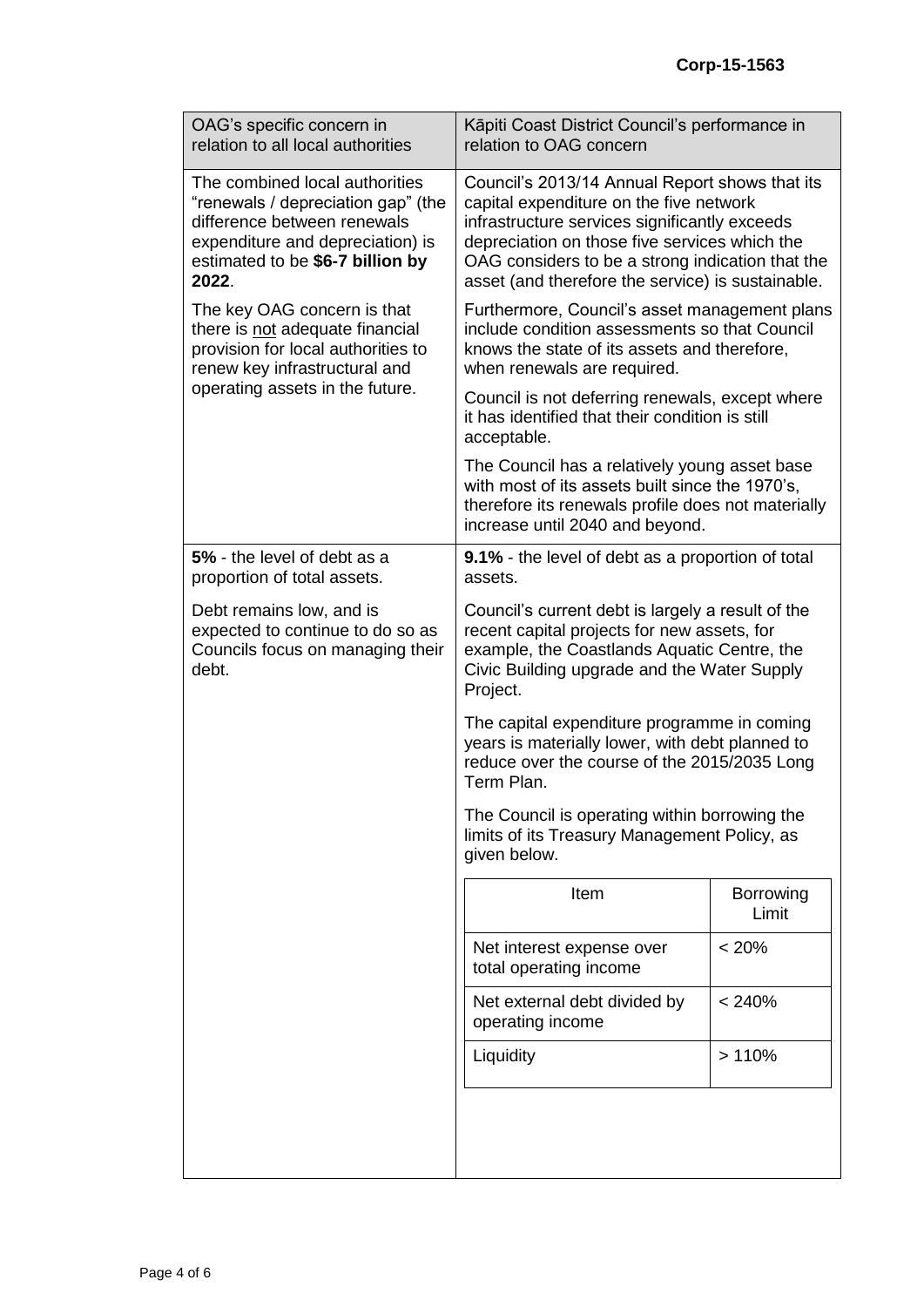Timeliness in annual reporting

10 The table below summarises statutory compliance with regard to the adoption and publication of annual reports.

| OAG's specific concern in relation<br>to all local authorities                                                                                                                                                                                                                | Kāpiti Coast District<br>Council's performance in<br>relation to OAG concern                          | Responses by Kāpiti<br><b>Coast District Council</b><br>/ matters for action<br>going forward |  |
|-------------------------------------------------------------------------------------------------------------------------------------------------------------------------------------------------------------------------------------------------------------------------------|-------------------------------------------------------------------------------------------------------|-----------------------------------------------------------------------------------------------|--|
| <b>75 out of 78 local authorities</b><br>adopted their annual reports<br>within 4 months of year-end.<br>The OAG concern is that reports<br>should be published earlier<br>because "for communities to<br>assess performance effectively,<br>the information must be timely." | Council adopted its<br>annual report on 16<br>October, which is<br>consistent with previous<br>years. | Compliant but<br>Council working to<br>bring forward<br>adoption date of                      |  |
| 77 out of 78 local authorities<br>released their annual report within<br>1 month of adopting it.                                                                                                                                                                              | Council released its<br>annual report to the<br>public on 11 November <sup>5</sup> .                  | future annual reports,<br>starting in 2015/16.                                                |  |
| 71 out of 78 local authorities<br>released their summary annual<br>report within 1 month of adopting<br>it.                                                                                                                                                                   | Council released its<br>summary annual report<br>on 11 November.                                      |                                                                                               |  |

#### Audit reports issued in 2014

- 11 The Auditor-General issued 567 audit reports on local government entities and licensing trusts in 2014. Of the 567 reports, 505 were standard audit reports and 62 were non-standard audit reports.
- 12 Kāpiti Coast District Council received a standard "clean" audit report.

## Financial Considerations

13 There are no financial considerations.

## Legal Considerations

14 There are no legal considerations at this time.

### Policy Implications

15 There are no policy implications to be considered.

## Tāngata Whenua Considerations

16 There are no tāngata whenua considerations.

 5 The full audited annual report was available on Council's website on 4 November.